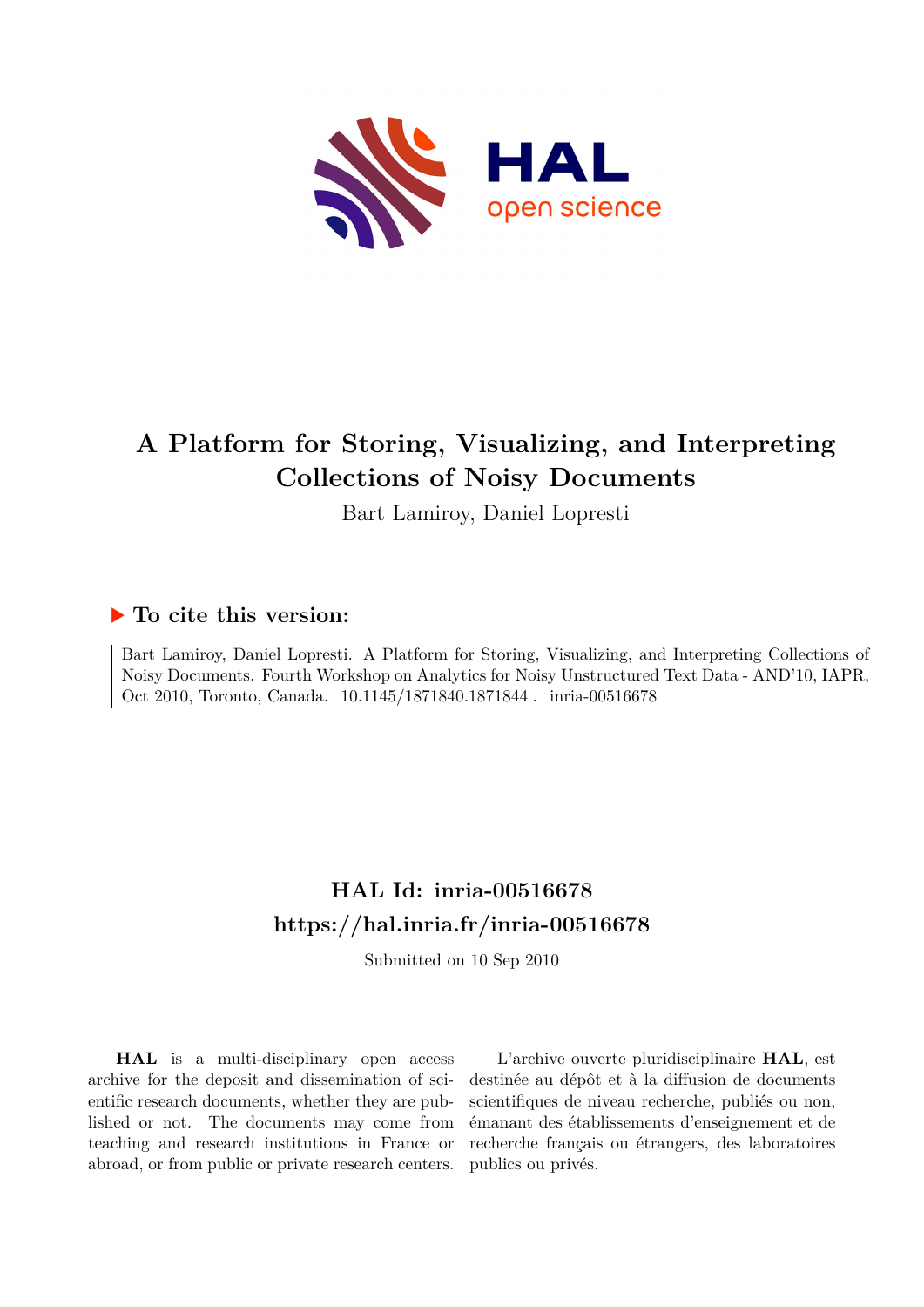# A Platform for Storing, Visualizing, and Interpreting Collections of Noisy Documents*<sup>∗</sup>*

Bart Lamiroy*†* Nancy Université LORIA Campus Scientique, BP 239 54506 Vandoeuvre Cedex, France Bart.Lamiroy@loria.fr

Abstract

The goal of document image analysis is to produce interpretations that match those of a fluent and knowledgeable human when viewing the same input. Because computer vision techniques are not perfect, the text that results when processing scanned pages is frequently noisy. Building on previous work, we propose a new paradigm for handling the inevitable incomplete, partial, erroneous, or slightly orthogonal interpretations that commonly arise in document datasets. Starting from the observation that interpretations are dependent on application context or user viewpoint, we describe a platform now under development that is capable of managing multiple interpretations for a document and offers an unprecedented level of interaction so that users can freely build upon, extend, or correct existing interpreta-

Daniel Lopresti Computer Science and Engineering Lehigh University Bethlehem, PA 18015, USA lopresti@cse.lehigh.edu

tions. In this way, the system supports the creation of a continuously expanding and improving document analysis repository which can be used to support research in the field.

# 1 Introduction

The goal of document image analysis is to achieve performance using automated tools that is comparable to what a careful human expert would achieve, or at least to do better than existing algorithms on the same task.

Our use of terms like "performance," "comparable," and "better" indicate that there is an underlying notion of quality and therefore measurement. It suggests a controlled process that continually improves toward perfection. However, we also make mention of "careful" humans, "tasks," and "existing algorithms." While humans may believe themselves to be expert and careful when performing a task, there are situations where they unavoidably disagree [7, 17, 22, 2], meaning that, at best, quality and improvement are subjective notions. It also strongly suggests that, depending on the task, measurements will differ, advocating again for multiple ways of measuring overall performance.

On the other hand, shared reference benchmarks are essential in scientific domains where

<sup>&</sup>lt;sup>\*</sup> $\odot$  ACM, 2010. This is the author's version of the work. It is posted here by permission of ACM for your personal use. Not for redistribution. The denitive version was published in the ACM International Conference Proceeding Series, Proceedings of The Fourth Workshop on Analytics for Noisy Unstructured Text Data, 2010, http://doi.acm.org/10.1145/nnnnnn.nnnnnn

*<sup>†</sup>*Bart Lamiroy is a Visiting Scientist in the Department of Computer Science and Engineering at Lehigh University, on an INRIA délégation with the Unité de Recherche Nancy - Grand Est.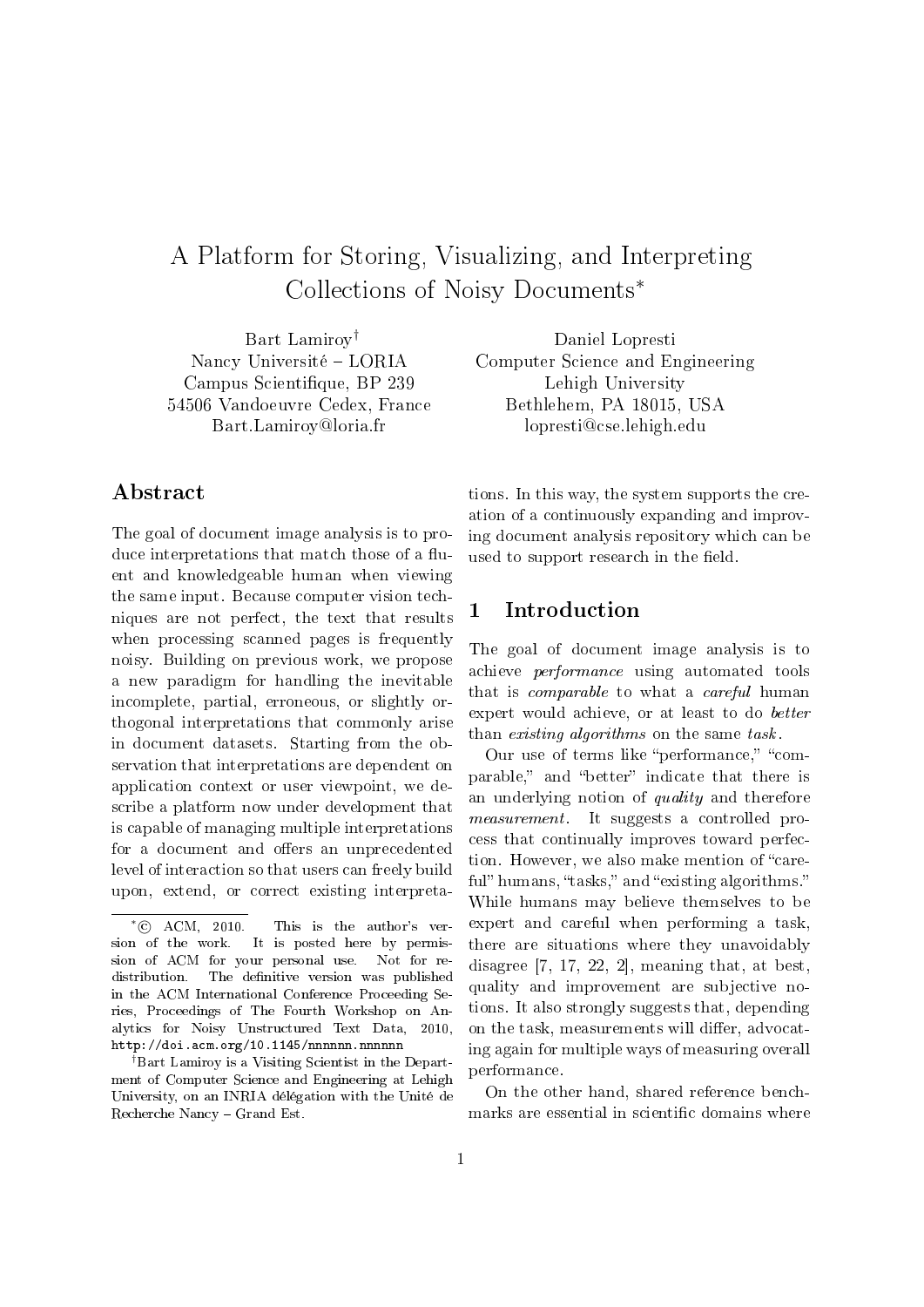reproducible experiments are vital to the peer review process. For instance, there have been numerous attempts to produce common datasets for problems which arise in document analysis [14, 25, 24]. It is important to note, however, that shared datasets are only a part of what is needed for performance evaluation, and since research in document analysis is often task-driven, specific interpretations of a dataset may exist. So whether the problem is invoice routing, building the semantic desktop, digital libraries, global intelligence, or document authentication, to name a few, the result tends to be application-specific, resulting in software solutions that integrate a complete pipeline of cascading methods and algorithms [14, 23]. This most certainly does not affect the intrinsic quality of the underlying research, but it does tend to generate isolated clusters of very focused problem denitions and experimental requirements. Crossing boundaries and agreeing on what kinds of tools, formats or measurements are the most useful is difficult and may, in fact, be impossible since the pursuit of goals may be prove orthogonal between domains.

In this paper we put forth a rather radical point of view: quality measurement of both human and automated document interpretations, ground-truths, and therefore performance measurements are so context dependent that it doesn't always make sense to consider them in an absolute reference frame where true and false would be universally agreed upon for a particular document and its interpretation. Instead, we are presenting a paradigm in which multiple interpretations and measurements coexist, and where measuring, comparing and interpreting require the presence of a well defined context. Taking this into account is a very different way of considering document analysis research and opens up a wide range of possible new research topics, provided the framework and tools for doing so are available. Section 3

describes such a platform, as it is currently under development as part of the DAE project at Lehigh University [11], and details its means of representing, comparing, and correcting data and interpretations in Section 4. Section 5 concludes with a discussion of open questions and ongoing work. Before that, the next section develops the different document models, abstractions and interpretations that need to be considered in order to make the rest of our work possible.

# 2 Contents, Abstractions and Interpretations

#### 2.1 Vocabulary

In the introduction we mention "interpretations", "performance", "ground-truth" and other terms referring to what could be considered to be "true" or "false" in a context of document interpretation. Precisely defining all these terms is not very helpful and it would make this document unnecessarily verbose and long. However, in order to understand our work, and to capture the semantics of the used vocabulary, it is necessary to view these terms, and document interpretation in general, in the light of [5]. *Documents* are physical supports<sup>1</sup> that were created by an author to convey a message to a reader.

Documents exist and are unambiguous. They are mere physical entities and have an undisputed content value (pixel values on scanned documents, tags and fields in HTML documents, sampling and impulse values for audio recordings, ink molecules on a velum ...). These content values may

<sup>&</sup>lt;sup>1</sup>One can argue about the term *physical support*. In our framework it might be a recorded audio message, as well as a twelfth century handwritten codex or a complex HTML or PDF document.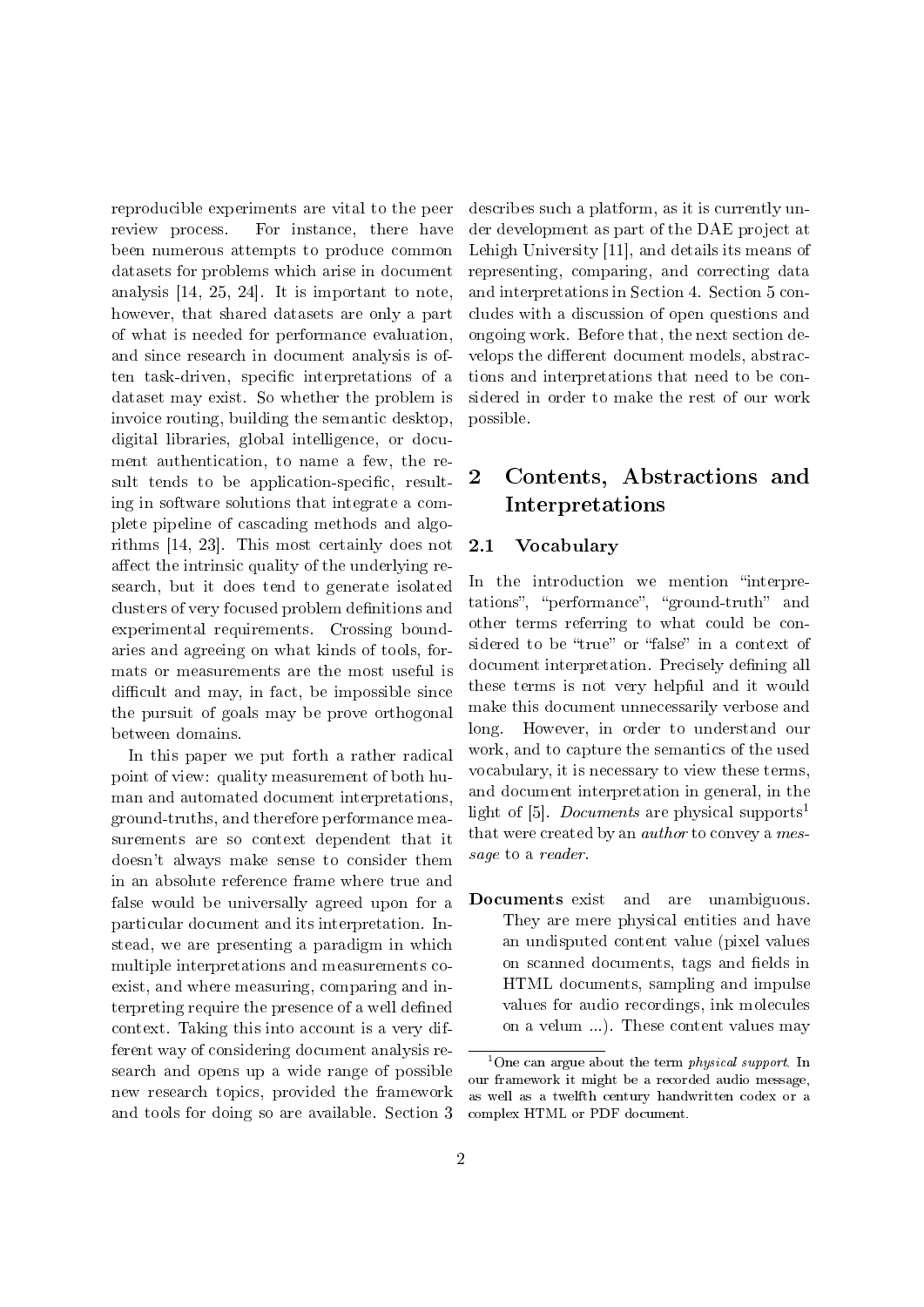or may not be the result of the author's intent.

- The author's message is embedded in the document and is a complex mix of syntactic representations, cultural context presuppositions, etc. The transcription of the message to the document is a noisy and imperfect process, and it can be generally assumed [5] that it is not reversible without meta knowledge.
- The reader's interpretation is an attempt to retrieve whole or part of the author's message, based on the physical content of the document and a set of contextual assumptions<sup>2</sup>.

This way of perceiving document interpretation sheds a new light on how to consider noisy documents since it not only covers the noise that affects the physical transcription process of the author's syntax on the document support, but it also covers the lack of contextual knowledge that affects the interpretation by the reader.

## 2.2 Comparing Interpretations

The definitions in the previous section insist that both the author and the reader operate in their own contextual frame. There is no guarantee that either of them, on the one side, or that two different readers, on the other side, share the same context. With this postulate, trying to determine which one of two interpretations is "better" becomes difficult.

Notwithstanding, it seems essential that in the context of experimental noisy document analysis, methods and algorithms are compared in order to evaluate scientific contributions. This is the reason for collections of evaluation documents to be annotated down to a fine level with the so-called "ground-truth" (e.g. the location and identity of every character represented in the document, in some cases, or even richer annotations, like the type size and typeface for each character in other cases). It would be a mistake to consider this ground-truth to be an absolute fact. Given the paradigm of the previous section, it is just an instance of one readers' interpretation. It is certainly not unique and may not cover the author's whole intent. It is merely a reflection of a specific reader's interpretation context.

Existing tools allow the user to indicate how he/she believes a document should be interpreted, but do little to help users understand differences in interpretations. Such differences might be called "errors" when there is a strong consensus about what constitutes the right answer. In many cases, however, there are legitimate differences of opinion  $[8, 15]$  by various readers of the document, and these may differ from the intention of the author (which is usually hard or impossible to determine, although sometimes we can get access to it [5]).

So, although standard document collections exist, their annotations or ground truth may be specific, recorded in pre-determined representations, incomplete or partially flawed for more generic contexts, while, on the other hand, there is a need to collect and manage annotations in ways that make it possible to construct more robust and general document analysis solutions (and therefore encompass broader contexts).

In the next sections of this paper, we seek to explore methodologies for storing, visualizing, and interpreting document collections that acknowledge ambiguity and integrate the fact that multiple interpretations are unavoidable. Our approach exhibits the following principles:

 $2^2$ There is no need for the user interpretation to actually be a tentative to retrieve part of the author's message. Interpretation can also consist in trying to recover part of the contextual assumptions of the author, or to try and retrieve information concerning the physical transcription and/or capture process.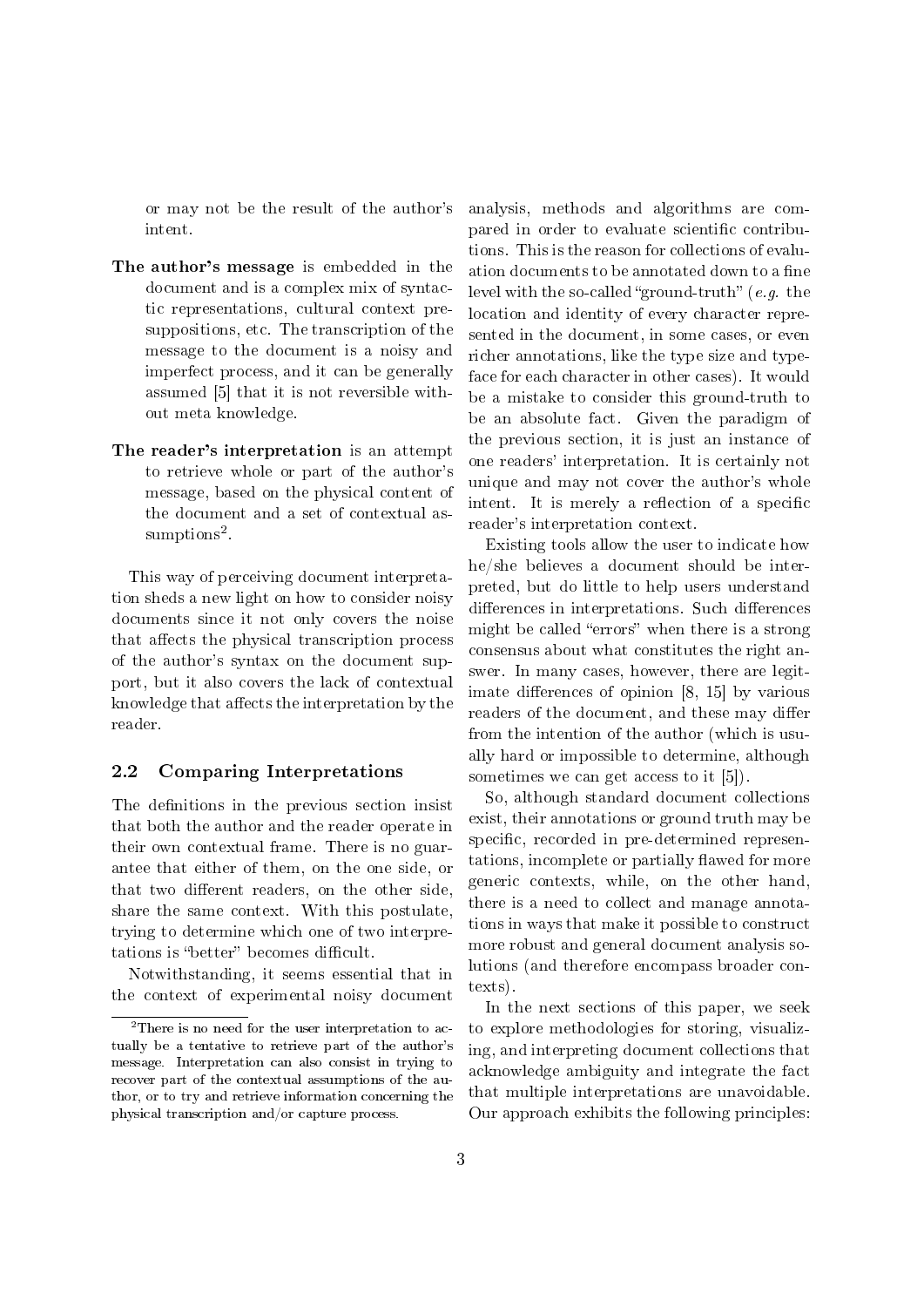

Figure 1: Alternate interpretations and relative error analyses (from [16]).

- allow that an interpretation for an entity on a page may be incompatible with a given context and not with another, assuming there may be more than one acceptable interpretation for a particular entity;
- *•* support the interleaving of machine (automatic) and human (manual) interpretation steps that are intended to improve the quality of the document representation over time;
- facilitate the development of more accurate recognition algorithms by retaining and exploiting all of the user's interactions with the collection;
- help the collection as a whole to evolve to higher and higher levels of quality over time.

The next section briefly summarizes the features we believe should be present in a comprehensive system, drawing from the discussion in our earlier paper [16]. The concept of interpretation, which we defined previously as reader specific, plays a central role. An interpretation reflects the opinion of a reader of the document and, since opinions can vary, there may be no unique "correct" interpretation.<sup>3</sup>

### <sup>3</sup>It should be understood that interpretations are

#### 2.3 Document Models

In order to support comparison of interpretations, there needs to be a set of basic entities in which to express document contents. These basic entities are generally agreed upon and consist of a hierarchy of regions that are labeled as pages, zones, text lines, words, and characters (see, e.g., Trueviz [13] and Do-CLIB  $[9]$ ). In other cases, entities may also be graphical components expressed with a visual vocabulary (see, e.g., the QGAR toolkit [19], or [10] for more elaborate graphical document descriptions). Other relationships between entities should also be supported, including containment and reading order. Moreover, while sharing of document models is important for comparison of interpretations, they should not restrict users in their ways of interpreting documents. Users should be allowed to create their own label types and relationships without restriction to address the needs of specific applications.

Obviously, the successive pages that comprise a single document should be linked in sequential order. Some categories of documents naturally contain cross-page references (including this paper). In addition, it may be that different versions of a document are present in a

not limited to simple transcriptions of text appearing on the page, but even in this case there could be differences of opinion.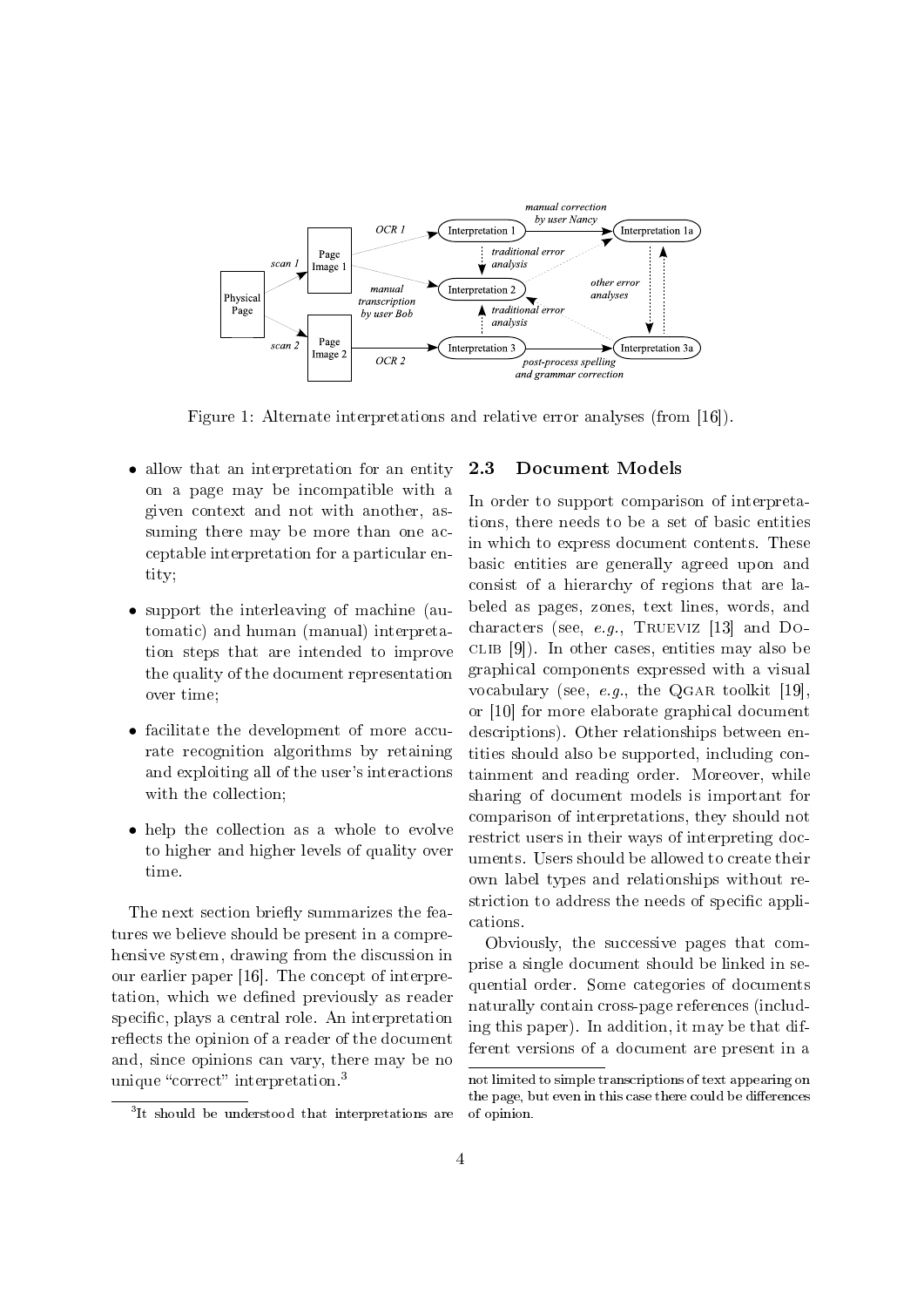corpus, or multiple copies of the same version. Two photocopies of a page may lead to nearly identical images in the dataset, or they may differ in substantive ways  $(e,q)$ , one may contain handwritten annotations added after the original printing).

### 2.4 Alternative Interpretations

Interpretations for a page are created either by humans or by algorithms which have been designed to mimic human behavior on a certain class of inputs. In our model, it is natural to assume that a given page will have received multiple interpretations over time, originating from varying sources, and relating to varying contexts. Interpretations can be created from scratch (working directly from the page image), or they can build on previous interpretations (attempting to correct perceived errors). As suggested earlier in our discussion of document models, we can generally assume that information will be recorded at the characterlevel, word-level, sentence-level, paragraphlevel, page-level, and document-level. The ability to compare interpretations is critical when it comes to quantifying how well an algorithm has done  $(i.e., how closely it matches human$ performance). Figure 1 illustrates a range of possibilities.

We have suggested there may be no such thing as a "correct" interpretation, but when a page has multiple interpretations, which is the preferred one for comparison purposes? Here the notion of on-line reputation as practiced in Web 2.0 recommender systems may hold the key [18, 26, 20]. Researchers and algorithms already have informal reputations within the community. Extending this to the document interpretation data can provide a mechanism for deciding which annotations to trust.

The presence of differing interpretations provides a basis for defining what "noise" means in the context of document image analysis. We might take input noise to be any artifact that prevents a fluent reader - whether human or machine – from arriving at the interpretation of a document the author intended.<sup>4</sup> Noise in the input manifests itself as noise in the output. It is often unrealistic, however, to expect that we can recover the author's original intent. Hence, we prefer a more practical definition of noise as being the relative difference between the interpretations of two or more readers. If human readers arrive at similar interpretations which a particular computer algorithm cannot match, then we can conclude that there is noise in the output of the algorithm, but we should be careful about assuming there is noise in the input since it could be that we are simply dealing with a bad algorithm. If no computer algorithm can produce an interpretation similar to that of the humans, then we can say that the input document itself is noisy and that the problem is hard. An examination of this empirical approach to dening noise is one of the investigations made possible by the server architecture we describe next.

# 3 Supporting Platform

To begin studying how to support these goals, we have developed an operational platform that is publicly accessible [3] and capable of storing data, meta-data and interpretations as well as interaction software. The system, known as DAE (for "Document Analysis and Exploitation"), runs on a 12-core machine with 32 GB RAM and 48 TB disk space, and, as such, is a credible proof-of-concept prototype. It also stores complete provenance  $[11]$  (*i.e.* the full data and event pipeline that has contributed to the creation of an element in the data base) of all data generated through the platform in order to capture all available con-

 $4^4$ Here "fluent" refers both to language skills as well as to domain knowledge.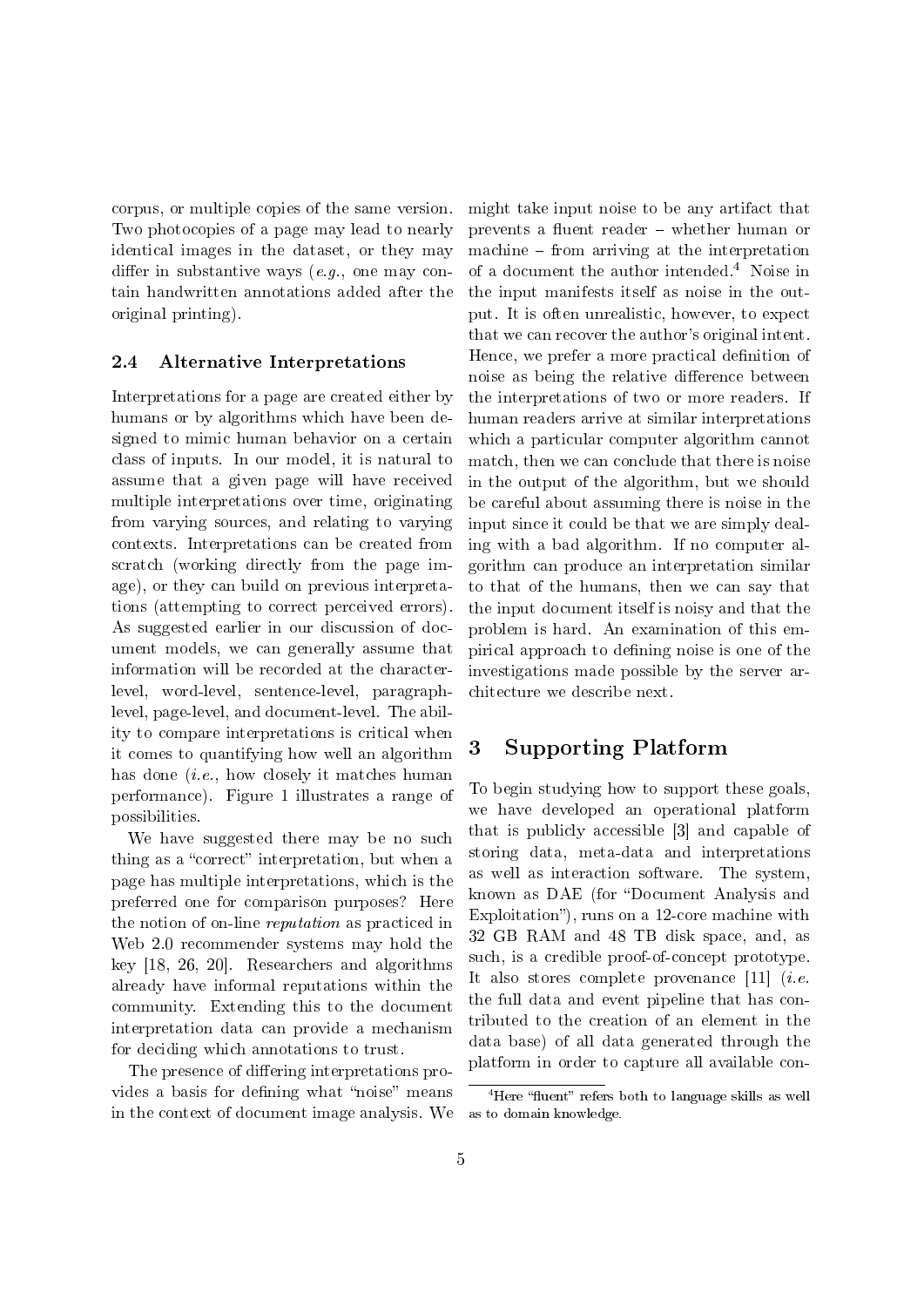text information that might impact on measuring differences between interpretations.

The data model is based on the following principles:

- all data is typed; users can define new types;
- data can be attached to specific parts of a document image (but need not be),
- both data and algorithms are modeled; algorithms transform data from one type into data of another type;
- *•* full provenance of all data transformations is recorded;

The DAE server has been implemented using both Oracle 11.2 and MySQL back-end database management systems. It is accessed by a web front-end that provides a Web 2.0-like interface and encapsulates SQL queries to the back-end. It also relies on an independent application server that is used for executing registered algorithms on the data.

A simplied representation of the data model is represented in Figure 2. It consists of three key elements: algorithms, data\_items and algorithm\_runs. The underlying reasoning is that data is transformed by algorithms. data\_items are instances of data and are related to algorithms by explicit algorithm\_runs. New data\_items thus produced are stored in the database with the exact information of how they were obtained.

Pre-defined types of data\_items are files, page\_images, page\_elements , datasets and page\_element\_properties. The first three are straightforward generic data types that fit into any document analysis schema:

file is a data\_item corresponding to a file containing data pertaining to some specific problem, in any format. This allows users to plug into our framework in an unconstrained and direct manner, without having to convert individual data and file formats.

- page\_image is an image file representing a physical page at a given resolution and with a given image quality. It is perfectly possible to have multiple page\_images representing the same physical page, as shown in Figure 1.
- page\_element is an area of a page\_image, de fined in as unconstrained a way as possible, either by a bounding box or a pixel map, or other representations by means of a specific page\_element\_property.

These elementary data\_items can be further extended by user-defined page\_element\_property and grouped into datasets. Furthermore, every data\_item can be annotated, commented, and rated through a Web 2.0 interface, as shown in Figure 3.

The focus is not just on the data itself. Data semantics come from the fact that they have been applied to, or are the results from, specific algorithms, and are therefore tasks and interpretations as mentioned in the introduction. Since all data is structured in the database, it becomes straightforward to query for "all image regions to which at least two OCR algorithms have been applied and for which the resulting interpretations differ", or "find all OCR algorithm results for this image patch". This greatly enhances the processes we have been describing in our previous work [16].

The advantages of our platform go even beyond and can be summarized as follows:

Formats and Representations are transparently handled by the system, since the user can define any format, naming or association convention within our system. Data can be associated with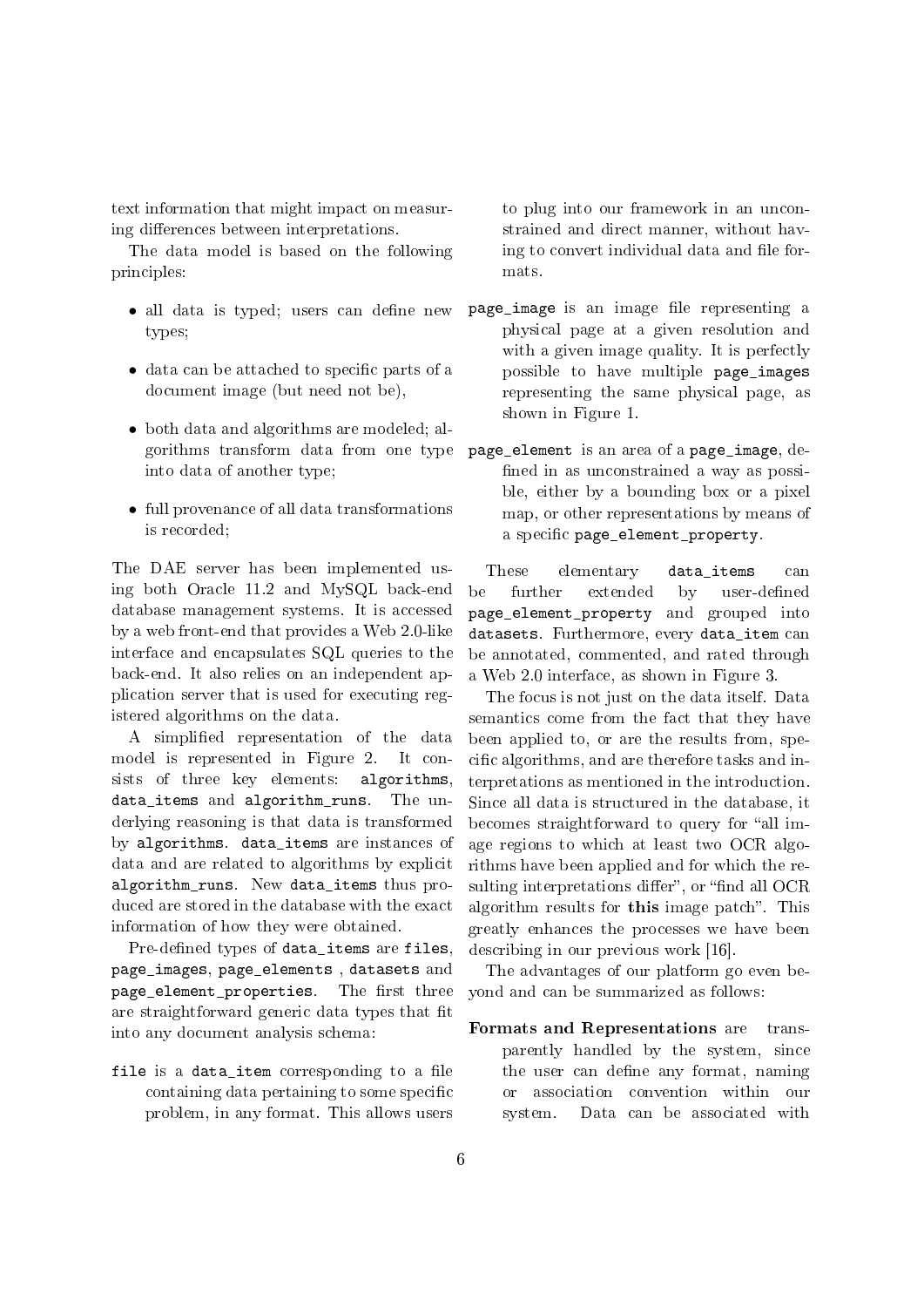

Figure 2: Simplied data model for the DAE web server (adapted from [11]; full version available on-line [4])

image regions, image regions can be of any shape and format, there is no restriction on uniqueness or redundancy, so multiple interpretations are not an issue. Furthermore, data can be conveniently grouped together in sets. These sets can in their turn be named and annotated as well. Data items do not need to belong exclusively to a single set, so new sets can be created by recomposition or combination of existing data sets.

- Storage and Access architecture of the system makes it extremely easy to scale to higher demands, as both the storage and the computing infrastructures are conceived as physically separate entities. The current version already distributes some of its computing onto a high performance computing cluster for specific algorithms.
- Querying and Retrieval is the great gain that the DAE platform offers. Because of its underlying data model and architecture, all data is accessible through SQL queries. The standard datasets that can be downloads from the platform are no longer monolithic .zip files, but poten-

tially complex queries that generate new datasets on demand. Because of the degree of flexibility in annotating and supplementing existing data with meta-data, the potential uses are far beyond simple storage and retrieval of fixed data corpora.

Interaction with the data is integrated in the data model on the one hand (it represents algorithms, their inputs and outputs), but goes further by hosting algorithms that can be executed on the stored data, thus producing new meta-data and interpretations. Queries like finding all OCR results produced by a specified algorithm can either be used as an interpretation of a document, but can equally serve as a benchmarking element for comparison with competing OCR algorithms.

## 4 Uses and Interactions

The described DAE platform supports the kinds of interactions described in Section 2. Because of the flexibility of our data model, they all consist of similar interactions with the database.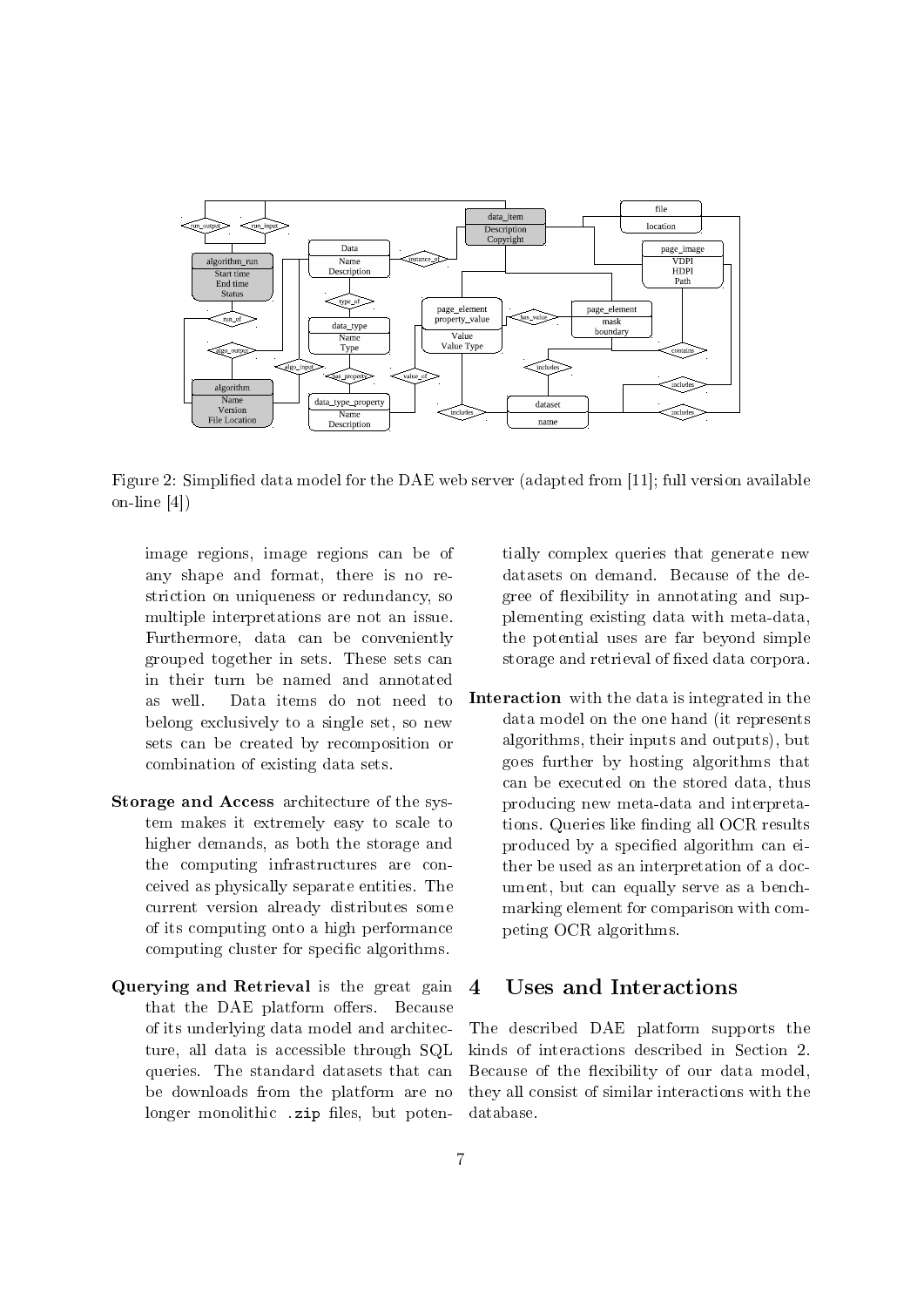| Search<br>Search this site:<br>DAE                                                                                                                                                                    | Search<br><b>Document Analysis and Exploitation</b>                                                                                                                                                                                                                                                                                                                                                      | Job Offerings<br>Contact us                                           |
|-------------------------------------------------------------------------------------------------------------------------------------------------------------------------------------------------------|----------------------------------------------------------------------------------------------------------------------------------------------------------------------------------------------------------------------------------------------------------------------------------------------------------------------------------------------------------------------------------------------------------|-----------------------------------------------------------------------|
|                                                                                                                                                                                                       | Home                                                                                                                                                                                                                                                                                                                                                                                                     |                                                                       |
| Search this site:<br>Search                                                                                                                                                                           | Minnesota Challenged Ballots<br>合合合合金<br>Submitted By: John Appleseed<br>ъ.                                                                                                                                                                                                                                                                                                                              | Recent blog posts<br>DAE Public Live<br>DAS Demo Poster               |
| Project Description<br>O DAE<br><sup>o</sup> Goals<br>P People<br><sup>O</sup> Give Your Opinion<br><b>Analysis Services</b><br>Algorithms<br><b>Browse Data</b><br>My Uploads                        | back pages<br>Name carver chanhassen 5 challeng00.tif<br>front pages<br>Kind image/tiff<br>Carver front pages<br>Size 191.41 KB<br>carver_chanhas00.tif<br>Width 2512 pixels<br>carver_Victori00.tif<br>Height 4144 pixels<br>carver Waconia00.tif<br>Color Model -<br>carver chanhas00.tif<br>Color Depth -<br>carver_Victori00.tif<br>VDPI-<br>HDPI-<br>carver Victori00.tif<br>carver Laketow00.tif   | <sup>O</sup> First Deploy of Services<br>Countdown toward DAS<br>more |
| Repository<br>$\circ$<br>O Other Resources<br><b>Technical Issues</b><br><sup>o</sup> Give Your Input<br>lamiroy<br><sup>o</sup> My account<br>▷ Create content<br>Administer<br><sup>o</sup> Log out | ☆☆☆☆☆ bal409@lehigh.edu<br>No ratings on this comment.<br>This is an interesting ballot from the Minnesota Challenged Ballots collection, since it's much more slanted than the others. It<br>is therefore an excellent candidate for testing algorithms that would be too naive with respect to page orientation a priori.<br>Was this comment helpful? Yes No<br>☆☆☆☆☆ lamiroy<br>Comment on this data |                                                                       |

Figure 3: http://dae.cse.lehigh.edu/DAE/?q=browse/dataitem/54246#47165 showing the on-line interface for annotating, commenting, and rating data.

## 4.1 Expressing Reading Order

Expressing reading order, as described earlier, is actually a restrictive instance of more general navigation support capacities. Navigation support can be defined as establishing directional links between regions of pages. Since page regions already exist in our data model by means of page\_elements, we can define a new page\_element\_property. As shown in Figure 2, page\_element\_properties can be typed and are attached to any kind of page\_element. We can therefore define a *link* property relating two page\_elements.

Furthermore, the question of multiple versions of the same document are also handled in our system. Although not represented in the simplified data model in Figure 2, the complete data model [11] represents the notion of document as a set of "pages." Each page can be projected onto any number of page\_images. page\_images can thus be considered as single, stand-alone, document analysis objects in one context, or related to other images, known to represent the same physical object, but captured under other conditions.

A typical SQL query for retrieving other versions of a same page\_images would consist in retrieving the master document of an image of interest, and then find all page\_images generated from this document. For instance, if the image has an identifier  $X$  then we would get:

```
select PAGE_ID from GENERATES_PAGE_IMAGE
  where PAGE\_IMAGE\_ID = X;
```
to retrieve the master document ID, and calling it M,

select PAGE\_IMAGE\_ID from GENERATES\_PAGE\_IMAGE where PAGE  $ID = M$ ;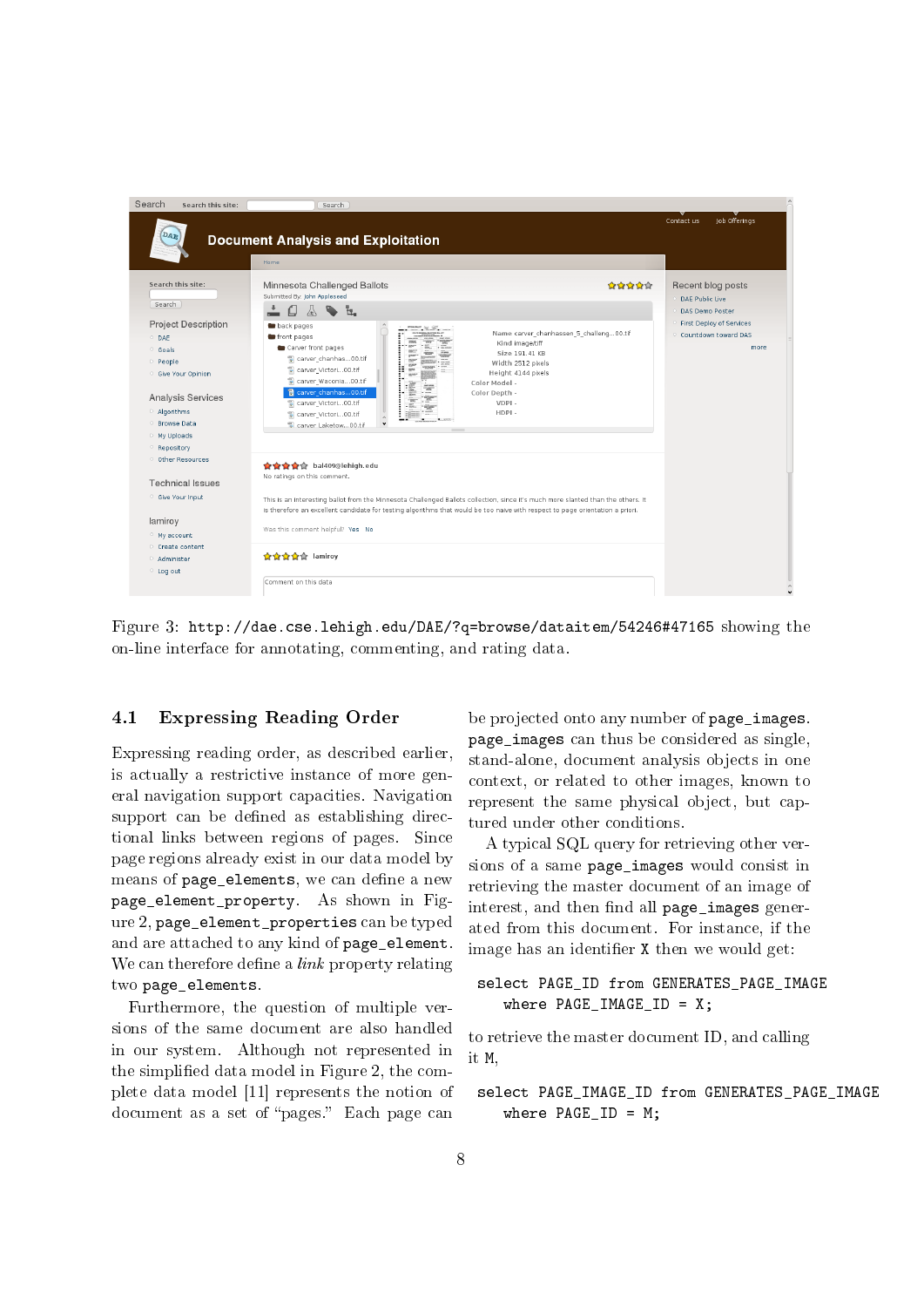would yield all copies of the document.

### 4.2 Adding Interpretations

The wide range of interpretations mentioned in Section 2.4 can be handled in three ways.

1. The first one is the one we mentioned previously, by adding properties to data\_items.

For instance, during our OCR experiments, we have defined the following datatype\_properties:

- recognized text represents the recognized textual information from a page element through some OCR algorithm,
- number of characters represents the number of characters that a page element has,
- textline height represents the height of a text line (in pixels).

However, proceeding in this way would be equivalent to assigning a unique ground truth to an input. This is not what we are aiming at.

2. A more coherent way of adding interpretations is to include algorithms and provenance. This requires the same definition of datatype\_properties as in the previous case, but these properties are not directly attached to data\_items. Instead, they become the result of algorithm\_runs that take data\_items as input. The fundamental difference is that it is now possible to manage an large spectrum of similar annotations and interpretations of the same data. It even becomes possible to reuse and adapt interpretations to new contexts without loss of previous knowledge, as will be explained in Section 4.4.

Furthermore, the semantics are now expressed by the explicit relation with an algorithm which can, in its turn, allow for a very detailed analysis of the results.

3. In a less formal, but still useful way, we have also mentioned that any data item can be freely annotated and rated by users (as shown in Figure 3). This makes possible a user-friendly and usercentric interaction, beyond more formal and algorithm-oriented interactions. It can allow open discussion of alternate viewpoints before updating and modifying data in the database itself.

### 4.3 Comparing Interpretations

Given the tools and models described previously, comparing interpretations becomes a challenging goal. If interpretations share identical (syntactic) representations, this might be straightforward. It introduces also very interesting new perspectives when their syntactic representations differ and comparison requires operating on a more semantic level. This includes comparison of results from different algorithms addressing similar problems, combining and pipelining algorithms [12] to achieve similar results, or even different versions of the same algorithm. It is also possible to define oracle algorithms (i.e., algorithms that do not actually correspond to executable code, but are, for instance, knowledgeable human experts. They are considered being flawless and always giving the exact correct result for a specific context). In that case, the result would be manually annotated datasets.

One of the main innovations in our approach is that the platform allows for modeling, storage, and execution of any kind of algorithm operating on data. Up to now, we implicitly assumed that these algorithms were document analysis-related, extracting interpreta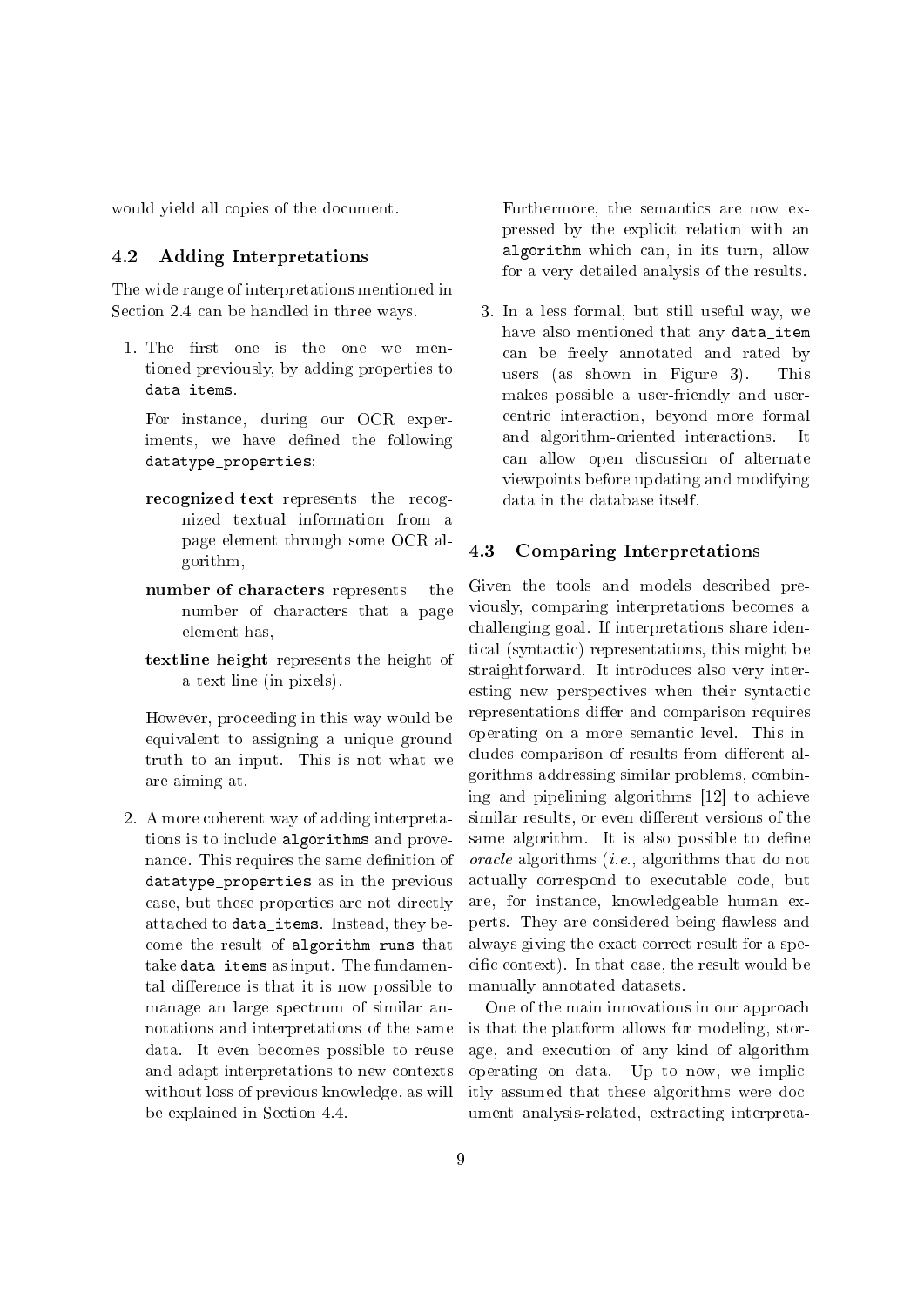tions from document images. But the platform can do more than this, since it can host and execute the evaluation algorithms that compare the final results of a given analysis pipeline.

The scenario depicted in Figure 1 gives rise, on our platform, to the following queries:<sup>5</sup>

*•* Retrieving Interpretation1 and Interpretation2 would be done through respectively

```
select DATA_ITEM_ID from
where
ALGORITHM_ID='OCR 1' and
```
and an equivalent query replacing OCR1 by Bob's Transcription.

*•* Retrieving all interpretations compatible with a given evaluation metric  $(i.e.$  interpretation data that is in a required format type, for instance) requires that we check the data\_type of the interpretations. The queries would therefore retrieve all data\_items issuing from any page\_image that is a representation of the given physical page and that have a data\_type that is the same of the Data required as input for the evaluation algorithm.

#### 4.4 Reusing Interpretations

Finally, reusing interpretations in new contexts becomes possible. It might however be necessary to adapt (or "correct") them. The need to create a new interpretation for existing data, usually arises from a change in context. In that case, one simply declares a new algorithm and uploads the interpretation data resulting from it. However, there can also be a need for a correction within an existing context, due to a misinterpretation of it, or a programming error, for instance. In that case, one contributes a new version of an existing algorithm and the platform has all the tools and information to automatically generate all new corresponding meta-data.

ALGORITHM\_RUN\_OUTPUT, ALGORITHM\_RUN<sub>executed by the platform, manual annotations</sub> ALGORITHM\_RUN\_OUTPUT.ALGORITHM\_RUN- $\overline{d}B_{\rm c}\bar{\bar{{\rm u}}}$ ments still require the registration of an ALGORITHM\_RUN\_OF.ALGORITHM\_RUN\_ $\overline{\psi_{\mathit{frac}}}\$  algorithm, such that provenance and While new interpretation contexts often give rise to new algorithms which can be hosted and and interpretations are equally possible. As we have seen previously, manually annotated dependencies are maintained.

<sup>&</sup>lt;sup>5</sup>The SQL queries given in this paper are slightly simplified for ease of reading and hide some join operations with tables that are not essential for understanding the underlying principles.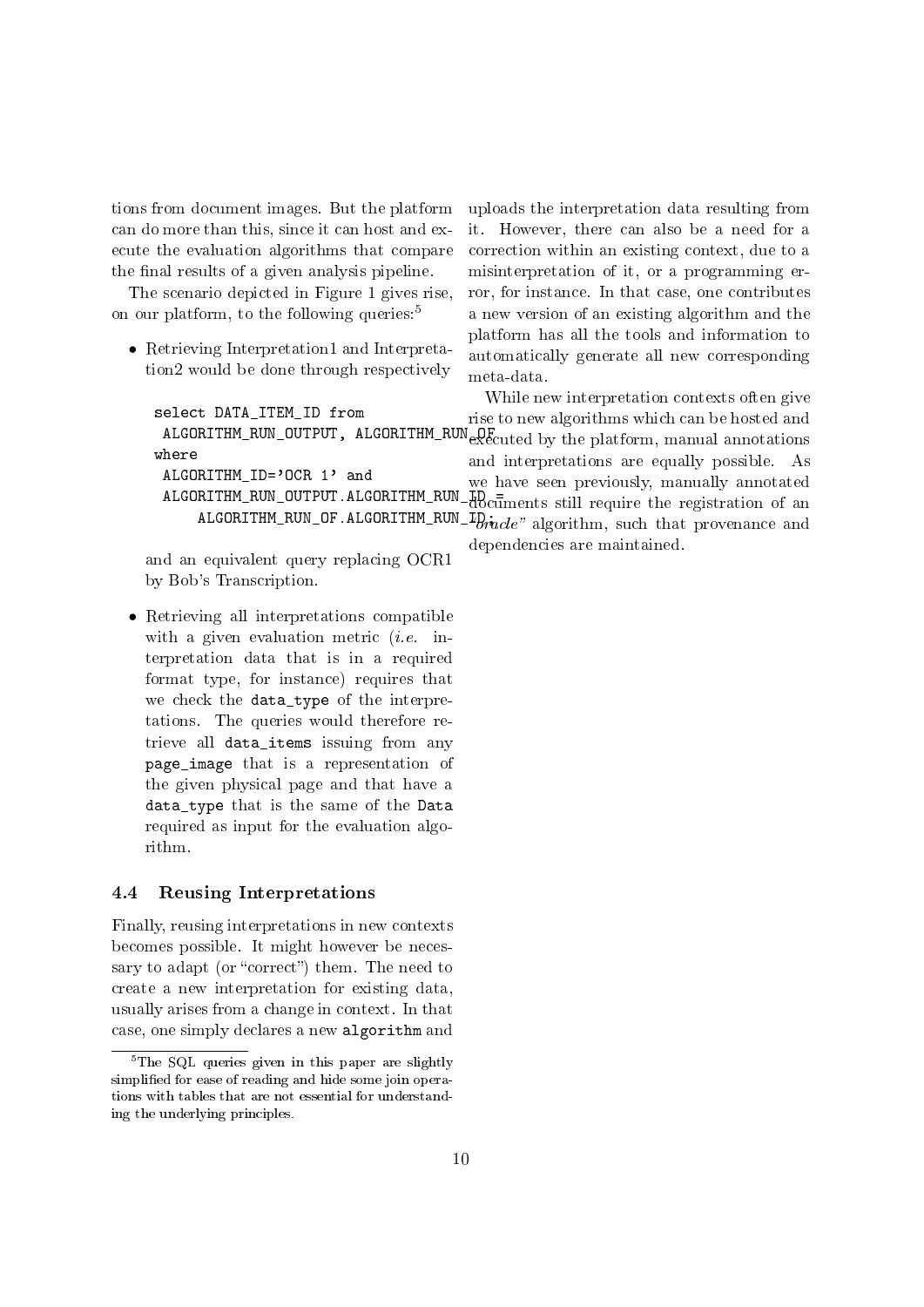# 5 Discussion

### 5.1 Paradigm Shift

Our ultimate goals for the research described in this paper distinguish it from past work on document ground-truthing and evaluation. We do not focus on establishing ground-truth or designing evaluation processes, but instead on providing a new paradigm showing how to handle access to multiple, contradictory, and incomplete interpretations. As such, it is not comparable to existing software libraries [19, 9], data formats or ground-truth creation algorithms [13, 21].

The paradigm shift that underpins our work is motivated by the fact that, while the above tools and solutions provide excellent means of sharing algorithm implementations and allow for building on previous work, they do not address the issue of comparing research results coming from different sources. They are merely there for people to build upon (which is, by the way, already quite a step in the right direction). Our work is to be seen in a broader context, integrating the latter. It builds on two major assumptions:

- The Need for Peer Assessment of algorithms, methods and datasets is crucial for the research community. Because a lot of the research is conducted in focused or application-specific contexts, it is hard to effectively achieve real incremental research with fully and openly assessed and measured performances and cross-domain impact evaluations.
- Crowd-Power is currently the most versatile and dynamic approach to peer assessment. Web 2.0 communities have shown their tremendous capacity to dynamically adapt to new information flows, and to have a selective evaluation of uncontrolled data. This model only works if two major con-

ditions are met:

- 1. Unrestricted and open access to data for contribution, retrieval or extension (e.g. Wikipedia [1]).
- 2. The personal benefit perceived by the contributing individual increases with his level of contribution and outweighs the overhead of contributing to the system  $(e.g.$  Facebook  $[6]$ ).

Our platform is exactly that: a comprehensive platform supporting la larger paradigm that will allow peer evaluation of algorithms and datasets through crowd cooperation.

Being able to capture and exploit all user interactions with a collection and its documents requires an approach to representing and relating the alternative interpretations described in this paper. Feeding this information back to improve the performance of document analysis algorithms then follows as a natural extension.

One of the critical points of this kind of paradigm is that it succeeds only in a collaborative and collective environment. In order to work, it needs to be widely adopted and used, but in order to be adopted, it must prove its usefulness  $(cf.$  the personal benefit mentioned previously). To help promote this, we are planning to populate our repository with widely used datasets, and create easy interfaces for upload and retrieval that do not require adopting a specific data format.

The infrastructure we have developed was designed for continuously evolving data and interpretations and will drive our research for a signicant period of time, since it provides a new way of viewing experimentation, evaluation, and certification of scientific results in document analysis.

#### 5.2 Further Work

Widespread Adoption Needs Promotion It is obvious that, although we believe in the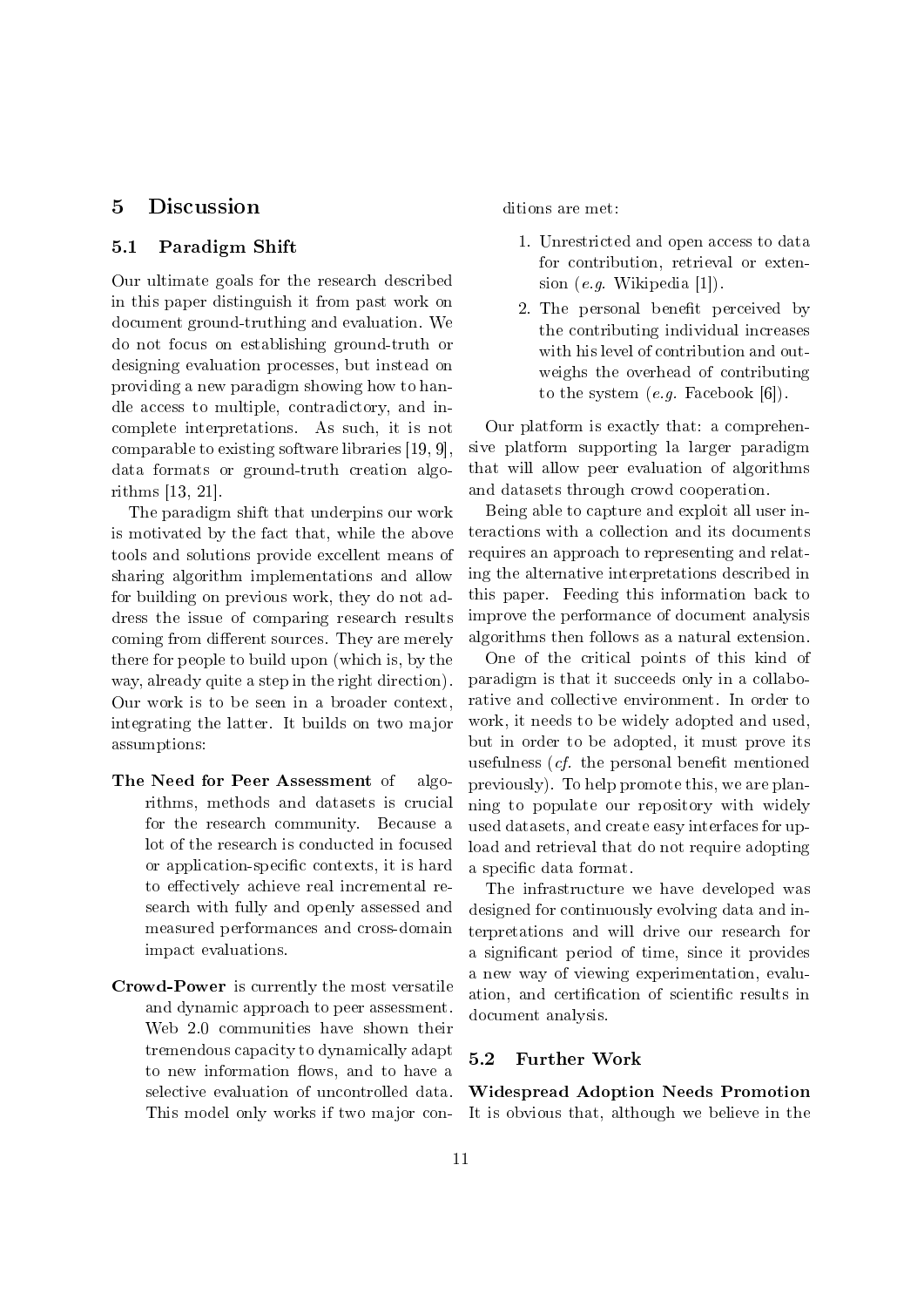Web 2.0 viral spreading potential, our approach is not going to be adopted solely because it is a nice idea. The platform reported in this paper is fully operational and functional, but has not yet been openly promoted. In order be adopted by the community it needs a signicant initial investment in promotion. At the first stages of adoption, it will need tuning to all the user needs we might not have initially envisioned.

This will be done through various ways:

- 1. making the full source code and documentation of the platform available under an open GNU-like license;
- 2. hosting a wide range of publicly available datasets, in collaboration with the IAPR TC-10 and TC-11 committees<sup>6</sup>;
- 3. providing a flexible framework for hosting and running document analysis contests;
- 4. organizing demonstrations and tutorials at international events.

"Eating our own Dog Food" The dissemination initiatives mentioned in the previous section are lacking one essential element: algorithms. We are aware that the hosting and integration of any kind of algorithm is a very challenging task. Although there are mature technological solutions like virtual machine hosting as to overcome compatibility issues, or webservice infrastructures to take advantage of, if not cloud computing, at least distributed computing facilities, the engineering effort is very likely to be substantial (hence the interest of

having the platform widely adopted, and thus supported, by the community).

In order to overcome the initial barrier, we are extensively using our own platform and currently providing access to and hosting or own algorithms and meta data, extending it continuously as our research advances and needs for comparison with other tools arise.

Missing Features Currently missing features of the platform are related to its user interface. The whole data model described in this paper, and detailed in [11, 4] provides for all the functionality that we have been mentioning. However, a great part of it requires substantial technical knowledge of the underlying architecture and implementation. This is an inconvenience for the average document analysis user. We are currently working on very low effort web based interaction tools that will ease the transition for a widespread adoption.

### 6 Acknowledgments

The DAE project and resulting platform is a collaborative effort hosted by the Computer Science and Engineering Department at Lehigh University and funded through a Congressional appropriation administered through DARPA IPTO via Raytheon BBN Technologies. The project currently involves the following members (in alphabetical order) Chang An, Sai Lu Mon Aung, Henry Baird, Michael Caffrey, Siyuan CHEN, Brian DAVISON, Jeff HEFLIN, Hank KORTH, Michael KOT, Bart LAMIROY, Daniel Lopresti, Dezhao Song, Pingping Xiu, Dawei Yin.

# References

[1] A. Bruns. Blogs, Wikipedia, Second Life, and beyond: From production to produsage. Peter Lang, 2008.

<sup>6</sup>The International Association for Pattern Recognition is an international association of non-profit, scientific or professional organizations concerned with pattern recognition, computer vision, and image processing in a broad sense. Its technical committees TC-10 and TC-11 are respectively concerned with graphics recognition and reading systems.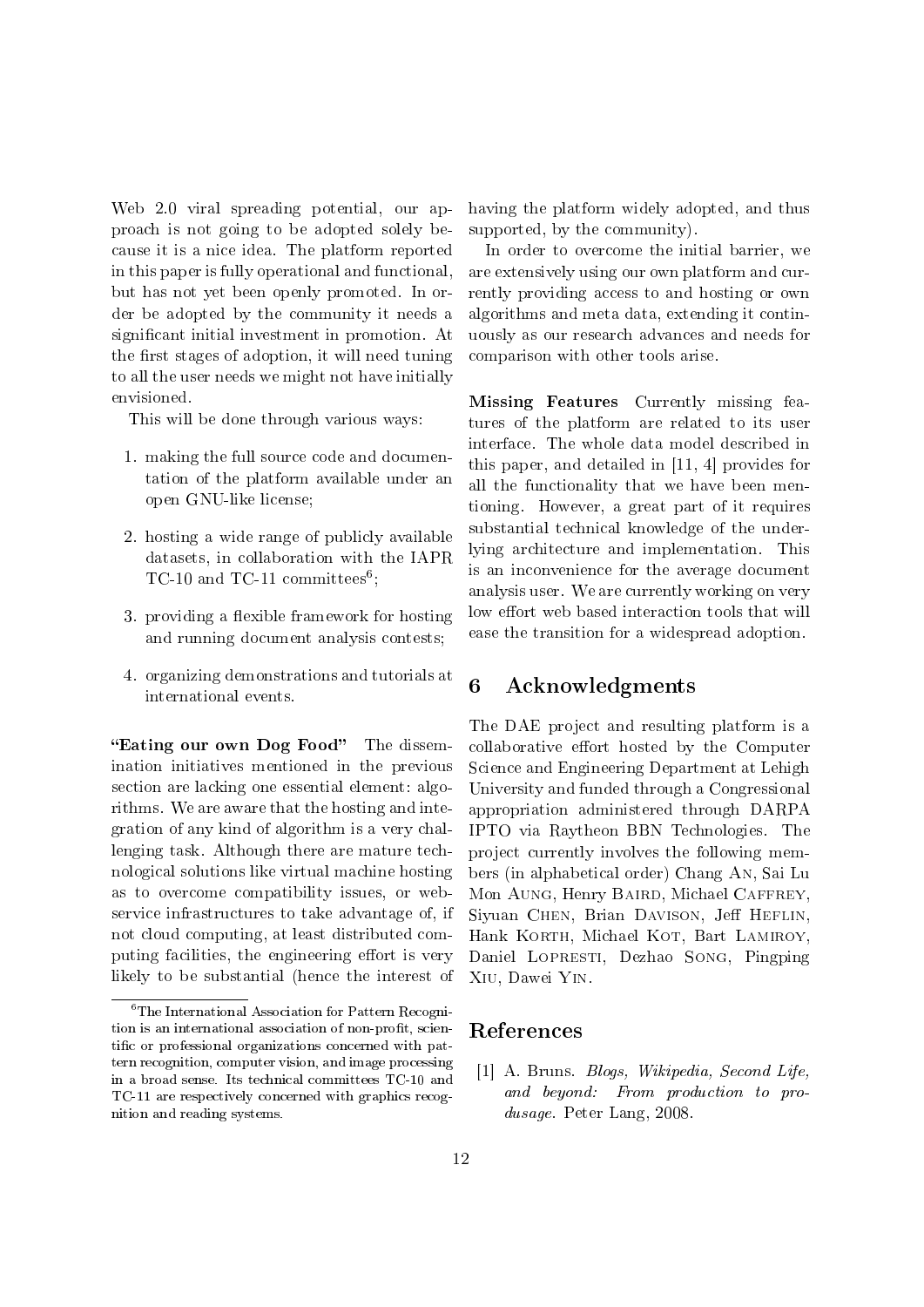- [2] A. Clavelli, D. Karatzas, and J. Lladós. A framework for the assessment of text extraction algorithms on complex colour images. In Proceedings of the 8th IAPR International Workshop on Document Analysis Systems, pages  $19-26$ , Boston, MA, USA, 2010. ACM.
- [3] Document Analysis and Exploitation (DAE) web server. http://dae.cse.lehigh.edu.
- [4] DAE server entityrelationship model specification. http://dae.cse.lehigh.edu/Design/ER.pdf.
- [5] U. Eco. The limits of interpretation. Indiana University Press, Bloomington :, 1990.
- [6] N. Ellison, C. Steinfield, and C. Lampe. The benefits of Facebook" friends:" social capital and college students' use of online social network sites. Journal of Computer-Mediated Communica $tion, 12(4): 1143-1168, 2007.$
- [7] J. Hu, R. Kashi, D. Lopresti, G. Nagy, and G. Wilfong. Why table ground-truthing is hard. In  $ICDAR01$ , pages 129-133, 2001.
- [8] J. Hu, R. Kashi, D. Lopresti, G. Nagy, and G. Wilfong. Why table ground-truthing is hard. In Proceedings of the Sixth International Conference on Document Analysis and Recognition, pages  $129-133$ , Seattle, WA, September 2001.
- [9] S. Jaeger, G. Zhu, D. Doermann, K. Chen, and S. Sampat. DOCLIB: a software library for document processing. In Proceedings of Document Recognition and Retrieval XIII (IS&T/SPIE Electronic Imag*ing*), volume 6067, pages  $0.1-0.9$ , San Jose, CA, January 2006.
- [10] S. K.C., B. Lamiroy, and J.-P. Ropers. Inductive logic programming for symbol

recognition. In 10th International Conference on Document Analysis and Recogni $tion, pages 1330-1334, Los Alamitos, CA,$ USA, 26-29 2009. IEEE Computer Society.

- [11] H. F. Korth, D. Song, and J. Heflin. Metadata for structured document datasets. In Proceedings of the 8th IAPR International Workshop on Document Analysis Systems, pages 547-550, Boston, MA, USA, 2010. ACM.
- [12] B. Lamiroy and L. Najman. Scan-to-XML: Using Software Component Algebra for Intelligent Document Generation. In D. Blostein and Y.-B. Kwon, editors, 4th International Workshop on Graphics Recognition - Algorithms and Applications, volume 2390 of Lecture Notes in Computer Science, pages 211 221, Kingston, Ontario, Canada, 2002. Springer-Verlag.
- [13] C. H. Lee and T. Kanungo. The architecture of TrueViz: a groundTRUth/metadata editing and VIsualiZing toolkit. Pattern Recognitino, 36:811-825, March 2003.
- [14] J. Liang, R. Rogers, R. M. Haralick, and I. T. Phillips. UW-ISL document image analysis toolbox: An experimental environment. In Proceedings of the Fourth International Conference on Document Analysis and Recognition, pages 984988, Ulm, Germany, August 1997.
- [15] D. Lopresti and G. Nagy. Issues in ground-truthing graphic documents. In Proceedings of the Fourth IAPR International Workshop on Graphics Recognition, pages 59-72, Kingston, Ontario, Canada, September 2001.
- [16] D. Lopresti and G. Nagy. Tools for monitoring, visualizing, and refining collections